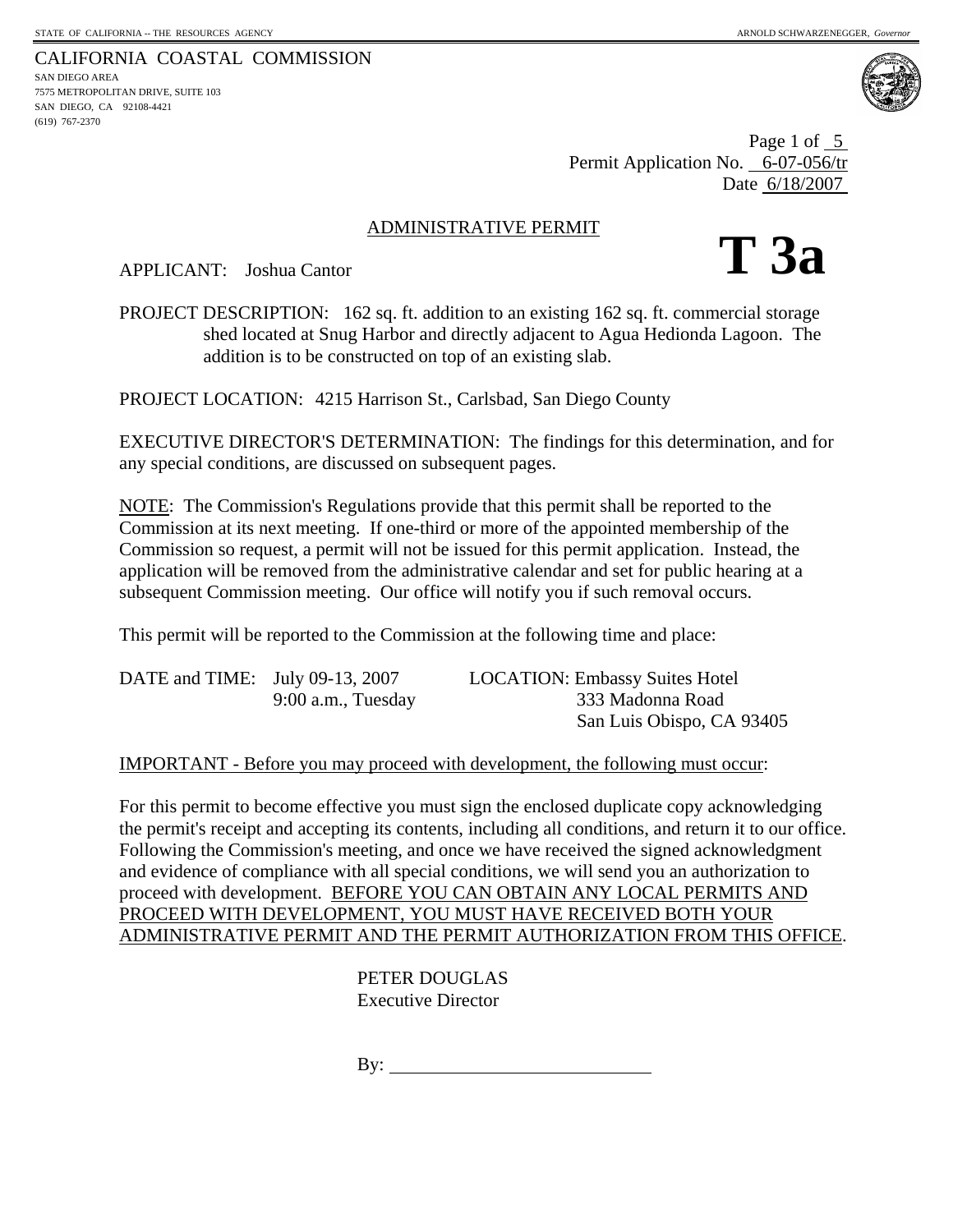### STANDARD CONDITIONS:

- 1. Notice of Receipt and Acknowledgement. The permit is not valid and development shall not commence until a copy of the permit, signed by the permittee or authorized agent, acknowledging receipt of the permit and acceptance of the terms and conditions, is returned to the Commission office.
- 2. Expiration. If development has not commenced, the permit will expire two years from the date on which the Commission voted on the application. Development shall be pursued in a diligent manner and completed in a reasonable period of time. Application for extension of the permit must be made prior to the expiration date.
- 3. Interpretation. Any questions of intent or interpretation of any condition will be resolved by the Executive Director or the Commission.
- 4. Assignment. The permit may be assigned to any qualified person, provided assignee files with the Commission an affidavit accepting all terms and conditions of the permit.
- 5. Terms and Conditions Run with the Land. These terms and conditions shall be perpetual, and it is the intention of the Commission and the permittee to bind all future owners and possessors of the subject property to the terms and conditions.

# EXECUTIVE DIRECTOR'S DETERMINATION (continued):

Pursuant to Public Resources Code Section 30624, the Executive Director hereby determines that the proposed development, subject to Standard and Special Conditions as attached, is in conformity with the provisions of Chapter 3 of the Coastal Act of 1976, will not prejudice the ability of the local government to prepare a Local Coastal Program that is in conformity with the provisions of Chapter 3, and will not have any significant impacts on the environment within the meaning of the California Environmental Quality Act. Any development located between the nearest public road and the sea is in conformity with the public access and public recreation policies of Chapter 3.

The applicant proposed the construction of a 162 sq. ft. addition to an existing 162 sq. ft. commercial storage building. The proposed addition will be constructed on existing slab and as such no grading will be required. The site is located on one of the 5 beach-front parcels of Snug Harbor located in the eastern portion of Agua Hedionda Lagoon. Snug Harbor is a commercial recreational boating facility open to the general public and includes a launch, a dock, rental and eating facilities. The site is zoned as Residential Tourist and is designated as Tourist-Recreation and open space. The development meets all zoning and general plan restriction and fits within the scale and character of the surrounding community. The addition will be visible from Interstate-5 but is located in an already developed area and will not have impacts of public views. No new signage is proposed as a component of this project.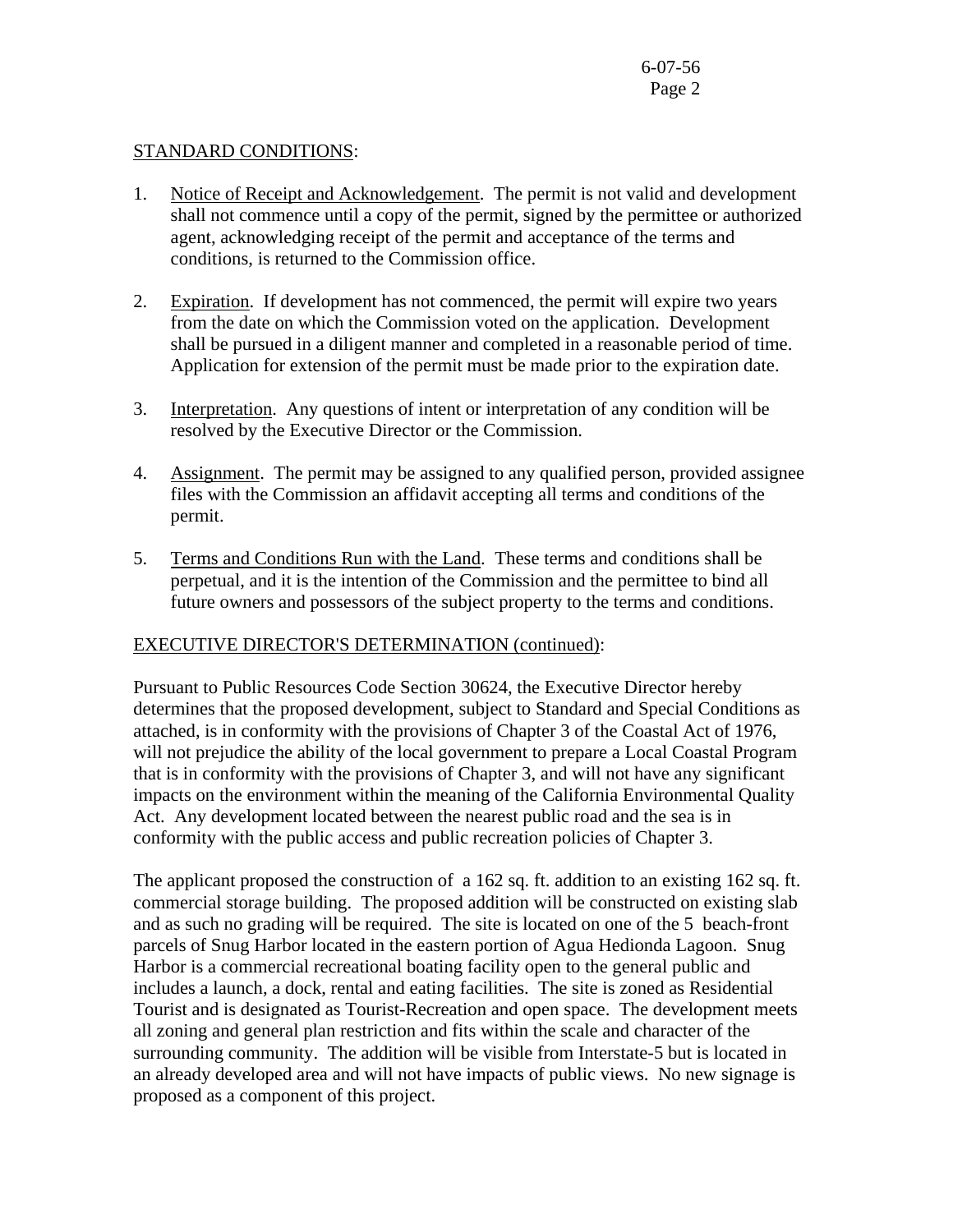The entire site slopes southerward towards the lagoon. Currently all runoff sheetflows from the property and impervious surfaces to the lagoon. These waters are filtered by existing vegetation and sand prior to entering the lagoon waters. The project does not propose any changes to runoff or drainage patterns. No additional landscaping is proposed as a component of this project.

Coastal Act section 30604 requires that a coastal development permit shall be issued only if the Commission finds that the permitted development will not prejudice the ability of the local government to prepare a Local Coastal Program (LCP) in conformity with provisions of Chapter 3 of the Coastal Act. In this case, such a finding can be made. The City of Carlsbad's Local Coastal Plan (LCP) Land Use Plan (Agua Hedionda Lagoon Segment) has been certified by the Commission; however, no implementation plan has been certified for this segment and therefore the area remains an area of deferred certification and Chapter 3 policies of the Coastal Act is the standard review. The proposed commercial shed addition requires a coastal development permit because it is located between the first public road and the sea and involves an addition of greater than 10%. The development is located more than 100' inland of the lagoon waters and as such observes an adequate buffer. There are a total of 6 existing buildings on site as well as a deck, dock and launch ramp. The Agua Hedionda LUP states goals for Snug Harbor and promotes the recreational uses and expansion of said facility.

Coastal Act policies 30240 and 30251 restrict the alteration of natural landforms and protect sensitive habitats. Section 30231 of the Coastal Act requires that coastal waters are protected and runoff minimized. The proposed development will not have an adverse impact on any sensitive habitat, and, as conditioned, will not result in erosion or adverse impacts to water quality, as adequate drainage controls will be provided. Thus, the project is consistent with the resource protection policies of Chapter 3 of the Coastal Act.

Sections 30250, 30251 of the Coastal Act protect visual qualities of the surrounding area by influencing the location, and type of development permitted. The development is located within an existing developed area and, as conditioned, will be compatible with the character and scale of the surrounding area and will not impact public views. Therefore, the Commission finds that the development, as conditioned, conforms to Section 30251 of the Coastal Act.

Sections 30210, 30211, 30212, 30221, 30251 regulate public access on costal properties, and properties close to coastal recreational activities. The proposed development will not have an adverse impact on public access to the coast or to nearby recreational facilities. As conditioned, the proposed development conforms to Sections 30210 through 30214, Sections 30220 through 30224, Section 30252 and Section 30604(c) of the Coastal Act.

This permit is an after-the-fact permit as the construction of the proposed building addition has already began. Although development has taken place prior to submission of this permit application, consideration of this application by the Commission has been based solely upon the policies and provisions of the certified City of Carlsbad LCP as well as the public access and recreation policies of Chapter 3 of the Coastal Act.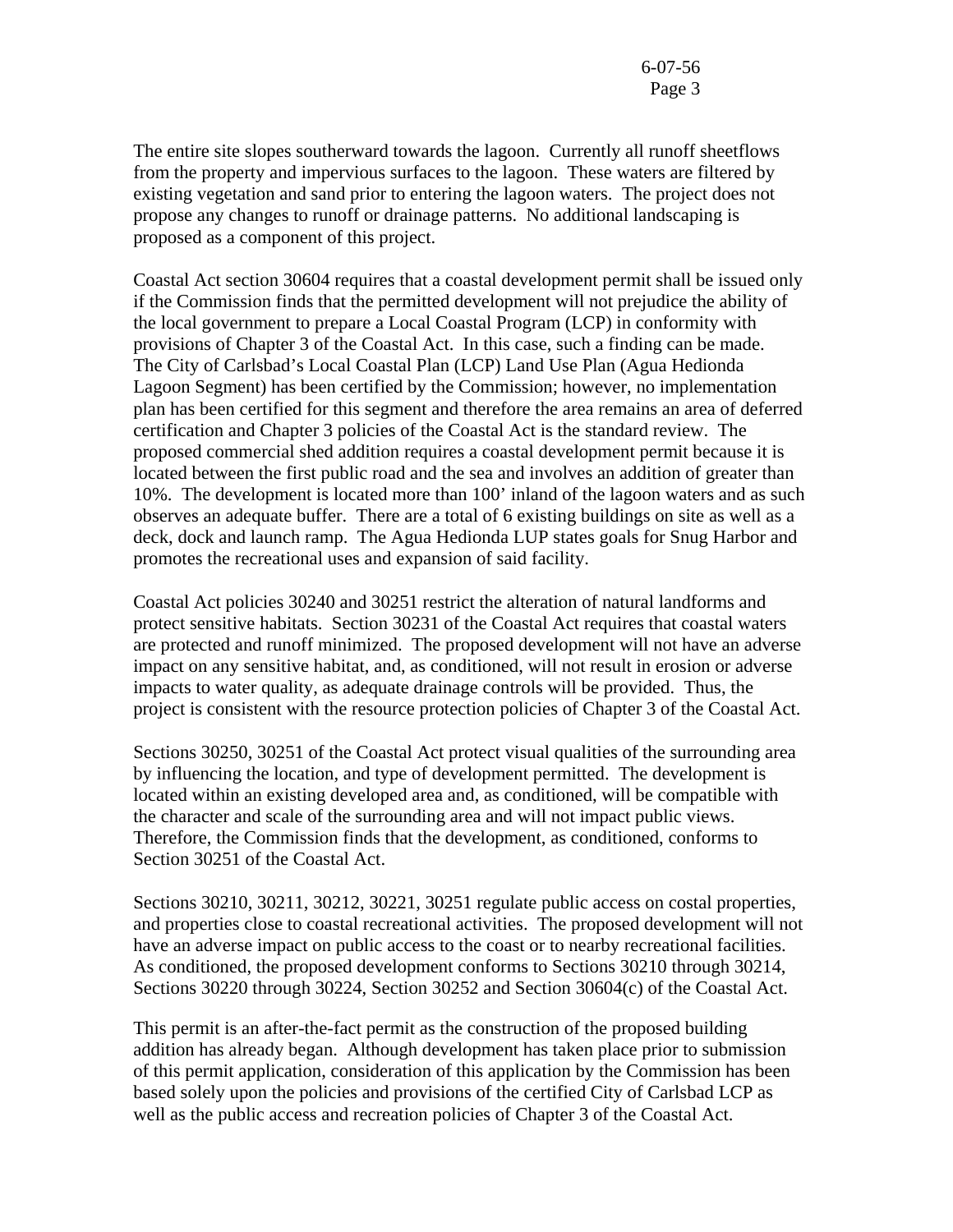Commission review and action on this permit does not constitute a waiver of any legal action with regard to the alleged violation nor does it constitute an admission as to the legality of any development undertaken on the subject site without a coastal permit.

There are no feasible alternatives or feasible mitigation measures available which would substantially lessen any significant adverse effect which the activity may have on the environment. Therefore, the Commission finds that the proposed project is the least environmentally damaging feasible alternative and is consistent with the requirements of the Coastal Act to conform to CEQA.

As conditioned, the project is consistent with all applicable Chapter 3 policies of the Coastal Act. The Executive Director finds that approval of the subject project will not prejudice the ability of the City of Carlsbad to obtain a fully certified local costal program for the Agua Hedionda Lagoon Segment.

#### SPECIAL CONDITIONS:

 1. Final Drainage Plans. **PRIOR TO THE AUTHORIZATION TO PROCEED WITH DEVELOPMENT**, the applicant shall submit to the Executive Director for review and written approval, final drainage and runoff control plans, which shall be approved by the City of Carlsbad. The plans shall document that the runoff from the roof shall be collected (rain gutters) and directed into pervious areas on the site (landscaped, sandy areas) for infiltration and/or percolation to the maximum extent practicable, prior to being conveyed into Agua Hedionda Lagoon.

The permittee shall undertake the development in accordance with the approved plans. Any proposed changes to the approved plans shall be reported to the Executive Director. No changes to the plans shall occur without a Coastal Commission approved amendment to this coastal development permit unless the Executive Director determines that no amendment is legally required.

 2. Sign Program. **No tall, free-standing pole or roof signs shall be allowed on site.** If any signage is proposed the applicant shall submit a comprehensive sign program, documenting that only monument signs, not to exceed eight (8) feet in height, or facade signs are proposed. Said plans shall be subject to the review and written approval of the Executive Director, prior to the authorization to proceed with development.

 3. Exterior Treatment. **PRIOR TO THE AUTHORIZATION TO PROCEED WITH DEVELOPMENT**, the applicant shall submit for the review and approval in writing of the Executive Director, a color board or other indication of the exterior materials and color scheme to be utilized in the construction of the proposed shed addition. The color of the structure and roof permitted hereby shall be restricted to color compatible with the surrounding environment (earth tones) including shades of green, brown, and gray, with no white or light shades and no bright tones except as minor accents. All windows shall be comprised of non-glare glass.